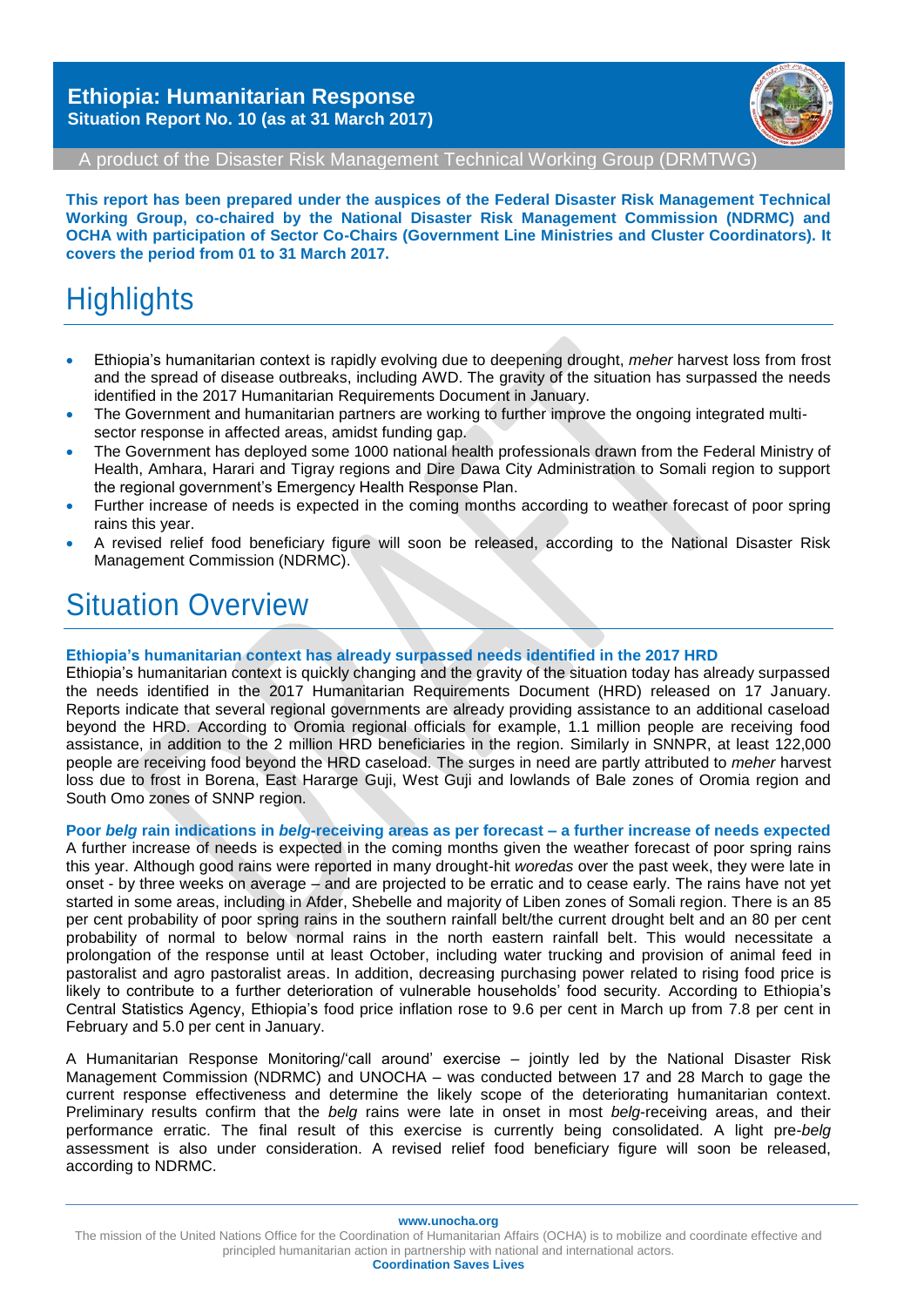#### **An integrated multi-sector humaniarian response**

The Government and humanitarian partners are working to further improve the ongoing integrated multi-sector response in affected areas. The decentralization of the humanitarian coordination – to zonal and *woreda* levels – are amongst measures taken with the aim to enhance information sharing, facilitate informed-joint operational decision-making and accountability.

Amidst an increasing number of under-5 severely malnourished (SAM) children admitted to therapeutic feeding program sites in January and February, discussions are ongoing on ways to improve the timely identification and treatment of moderate malnutrition (MAM) in all drought-affected areas. SAM increased from 5,942 in January (74.9 per cent reporting rate) to 6,619 in February (62.7 per cent reporting rate) in Somali region alone.

To address human resource gap in Somali region, the Government has deployed some 1000 national health professionals drawn from the Federal Ministry of Health, Amhara, Harari and Tigray regions and Dire Dawa City Administration to Somali region to support the regional government's Emergency Health Response Plan. The government surge team will work together with the Regional Health Bureau and humanitarian partners to curb the ongoing drought-induced disease outbreaks in the region, including AWD. Meanwhile, select donors have agreed to increase flexibility to facilitate partners' ability to reprioritize responses within a *woreda*, and whenever possible within a zone.

#### **The developing emergency far exceed resources available to date**

On 10 March, NDRMC and humanitarian partners released a joint letter laying out concerns over the deteriorating humanitarian context in the country amidst significant funding gap. Funding available to date makes it impossible to cover current needs.

In addition to some US\$200 million carried over from 2016 (mostly in food and nutritional commodities), some \$385 million in new international funding were identified. However, most of the funds will not be realized until May. Moreover, it requires at least three months for the money to be translated into deliverables (food and nutritional supplies). According to a recent prioritization exercise by clusters and respective line ministries, most of the resources to address priority needs should ideally arrive in April.

#### **Pipeline break**

The second round of WFP relief food distribution is currently ongoing, supporting 1.7 million people in Somali region. WFP will face a food pipeline break of around 3,400MT of cereals for the third round unless additional resources are made available. At present, WFP is working with the Somali Regional Government on scenarios for providing assistance at reduced rations until new contributions come forth.

For the treatment of moderate malnutrition (MAM), WFP is supporting 1.3 million children under-5 and pregnant and breasfeeding mothers. Despite the support given by WFP and OFDA/Food For Peace to address MAM in some priority 2 *woredas*, there is still a significant funding gap to cover the additional 1.4 million moderately malnourished people.

## Funding Update (as at 30 March)

|                                   | Requirements and funding per sector - \$million |                               |     | 2017 donor contributions/commitments to the HRD - \$million |  |
|-----------------------------------|-------------------------------------------------|-------------------------------|-----|-------------------------------------------------------------|--|
|                                   |                                                 |                               |     | <b>USA</b><br>99<br><b>CERF</b><br>19                       |  |
| Food                              |                                                 | 280                           | 598 | GoE<br>و ا                                                  |  |
|                                   |                                                 |                               |     | Sweden<br>6<br>Japan<br>A                                   |  |
| <b>Nutrition</b>                  | <b>IS6</b>                                      | 106                           |     | Save the Children                                           |  |
| WASH <b>EXAMPLE</b>               | 16                                              | 86                            |     | Norway 99                                                   |  |
|                                   |                                                 |                               |     | Austria   1                                                 |  |
| Agriculture <b>B</b> <sup>*</sup> | 12 42                                           |                               |     | FAO HQ   0.4                                                |  |
| Education $\Box$                  | 10 46                                           |                               |     | Canada   0.4<br>FAO internal   0.2                          |  |
|                                   |                                                 |                               |     | Denmark   0.1                                               |  |
| Health <b>专</b>                   | 43                                              |                               |     | <b>UNICEF Global thematic</b><br>$\vert$ 0.1                |  |
|                                   | ES/NFI 2 17                                     |                               |     |                                                             |  |
|                                   | Protection \/   3 11                            | Contributions<br>Requirements |     | Government pledge to the HRD - \$million                    |  |
|                                   |                                                 |                               |     | 38.1<br>***Government                                       |  |
|                                   |                                                 |                               |     |                                                             |  |
|                                   |                                                 |                               |     |                                                             |  |
|                                   |                                                 |                               |     |                                                             |  |

All humanitarian partners, including donors and recipient agencies, are encouraged to inform OCHA Ethiopia of cash and in-kind contributions by e-mailing: [ocha-eth@un.org](mailto:ocha-eth@un.org)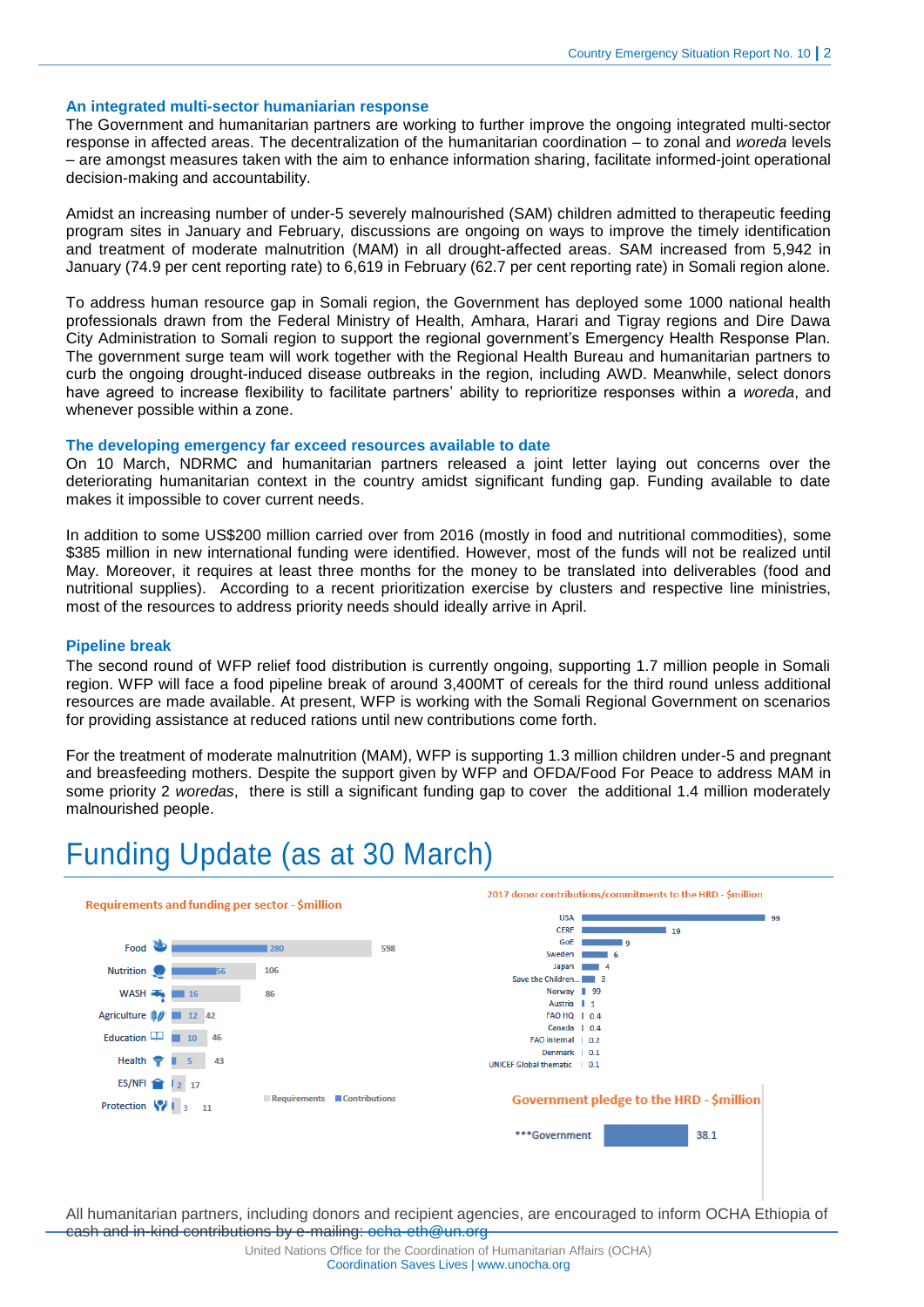# Humanitarian Response



#### **Needs:**

- 5.6 million people need relief food assistance across 364 *woredas* in the southern and eastern lowlands of Ethiopia – mainly Borena, Guji , West Guji and the lowlands of Bale, East and West Hararge(Oromia region), South Omo and lowlands of Segen and Gamo Gofa zones (SNNPR), nine zones of Somali region, northern and north eastern Afar region and in pocket areas across the country. \$598m Food requirement
- Findings of a joint rapid food security assessment by WFP, OCHA, IOM and UNICEF revealed an increase in the number of people requiring food assistance in Oromia and SNNPR. The number could further increase should the *belg* rains fail as projected.
- Deepening levels of malnutrition and critical water shortages in affected areas require TSF, TFP and WaSH package interventions along with relief food assistance.

#### **Response:**

- In 2017, NDRMC will target 3.1 million people in 261 *woredas* nationwide for food assistance, JEOP will target 887,230 people in 69 *woredas* across the country*,* while WFP will target 1.7 million people in 64 *woredas* of Somali region.
- The Government is facilitating a gathering of the affected community and their livestock around temporary sites for ease of assistance (integrated emergency service delivery center) or is relocating them to areas where water and pasture is available.
- Of the 5.6 million people targeted for relief assistance under the 2017 HRD, the Food Cluster distributed 66,150MT of food to 4.4 million people between January and March, in Rounds 1 and 2.
- In areas with functional markets in Amhara (5 *woredas*) and Oromia (17 *woredas*), the Food Cluster has allocated \$3.2 million for relief cash transfer to 197,877 beneficiaries in Rounds 2 and 3. Dispatch and distribution in ongoing. Cash assistance beyond Round 3 is dependent on new resources made available.
- While agreements with NGOs on MAM treatment in being finalized, WFP committed to include CSB in the relief food basket from rounds 3 to 5. This arrangement will target 35 per cent of the relief food caseload in targeted *woredas* of Somali region.
- As part of the ongoing efforts to improve the delivery of humanitarian assistance, WFP submitted a list of food distribution points and associated p-codes to OCHA. The sites will be mapped by OCHA, and will be used as a tool to enhance coordination and integration of service delivery.
- As of 30 March, the first round dispatch by all operators stood at 98 per cent and the distribution at 76 per cent. Meanwhile, the second round relief food was 57 per cent dispatched and 4 per cent distributed.

| <b>NDRMC: (30 March 2017)</b>                                                                                                                     | WFP: (30 March 2017)                                                                                             | JEOP: (30 March 2017):                                                                                                                        |  |
|---------------------------------------------------------------------------------------------------------------------------------------------------|------------------------------------------------------------------------------------------------------------------|-----------------------------------------------------------------------------------------------------------------------------------------------|--|
| $\bullet$ 1 <sup>st</sup> Round 2017 dispatch 64%,<br>distribution 1%<br>2 <sup>nd</sup> Round 2017 dispatch 79%,<br>$\bullet$<br>distribution 2% | 1st Round 2017 dispatch 78%,<br>distribution 11%<br>2 <sup>nd</sup> Round 2017 dispatch 92%,<br>distribution 37% | $\bullet$ 1 <sup>st</sup> Round 2017 dispatch 8%,<br>distribution 1%<br>$\bullet$ 2 <sup>nd</sup> Round 2017 dispatch 40%,<br>distribution 1% |  |

#### **Gaps & Constraints:**

- Operational/logistics challenge due to the high number of food distribution points in Somali region.
- Delays in food dispatch and distribution by all operators due to delay of a) *woreda* beneficiary targeting, b) Community watershed development campaign, and c) insecurity along the Somali-Oromia regional borders
- Considering available resources and confirmed contributions, WFP will only be able to support 1 million beneficiaries (of 1.7 million planned) in Somali region for round 3.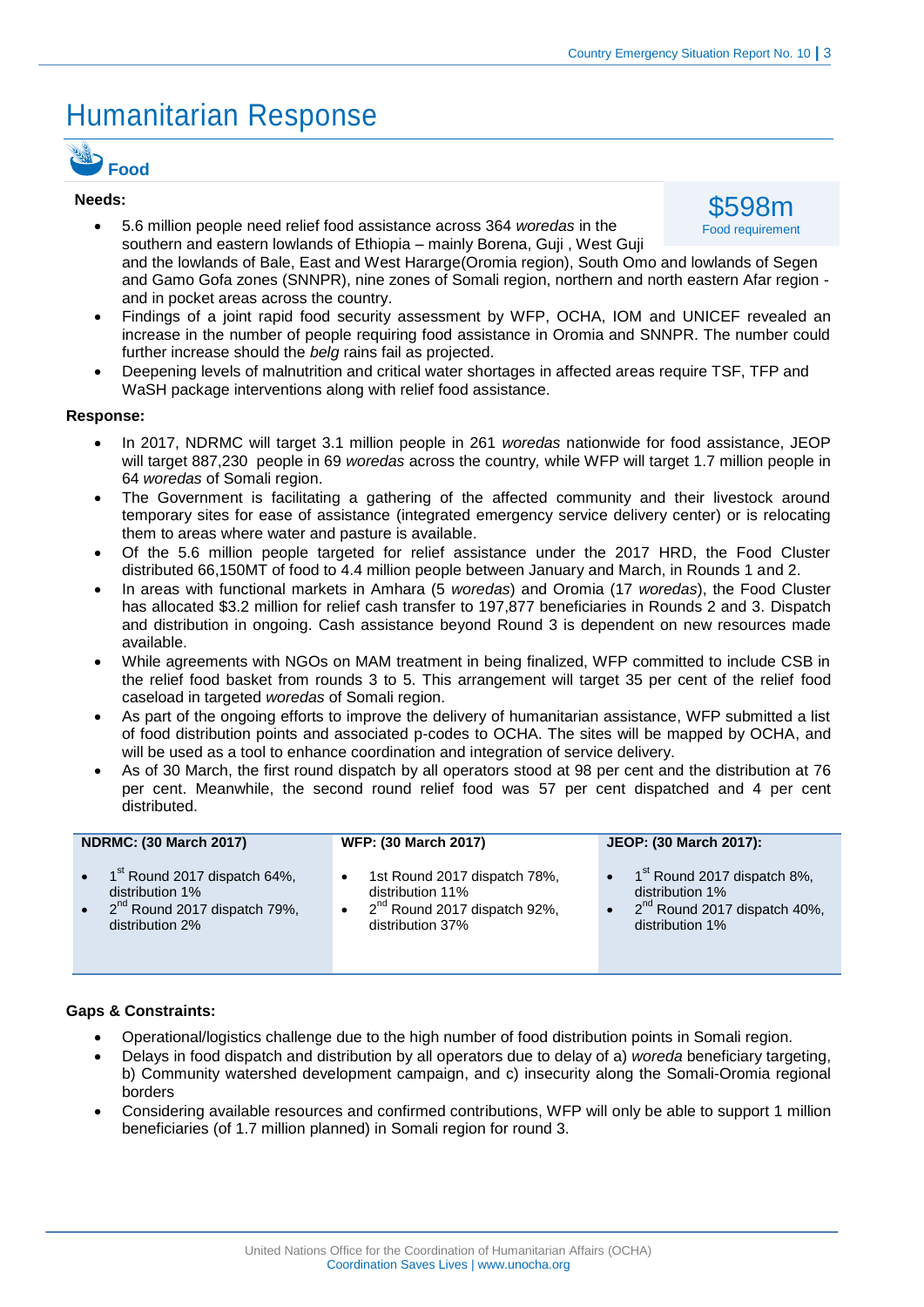### <u>محلي الخطير</u> **Agriculture**

#### **Needs:**

 About 1.9 million households – pastoralists in southern and south eastern lowlands as well as vulnerable *belg/meher*- dependent smallholder farming and herding households in the northern rainfall belt - require emergency livestock assistance, including

\$41.9m Agriculture requirement

- 1. Ensuring animal feed for all core breeding animals in affected *woredas*
- 2. Provision of animal health facilities in all affected *woredas*
- 3. Destock (commercial and slaughter) animals which are not able to make it through the dry season (HRD)
- Based on the agriculture sector prioritization conducted in March, the number of households requiring livestock support was revised to 2.6 million, up from the 1.9 million households targeted in the 2017 HRD.
- With the forecast of weak *gu/genna* rains, pasture and water availability may slightly improve, but they are likely to be exhausted early, further constraining food and income access for livestock-dependent households. If response is not immediate and sufficient, the risks are massive and the costs high.

#### **Response:**

- Humanitarian partners are implementing livestock-based livelihood interventions in affected communities using funds available to date, including \$5million from the OCHA-managed Ethiopia Humanitarian Fund (EHF), \$4.5 million from other donors, \$2.5 million from crisis modifiers, as well as the recent CERF allocation of \$3 million (detailed below).
- The Central Emergency Response Fund (CERF) has recently allocated US\$18.5 million through the Rapid Response Window to address the most urgent life-saving needs of communities affected by the new drought in Ethiopia. Of the \$18.5 million, \$3million was channed to the Food and Agriculture Organization (FAO) for the provision of survival livestock feed for core breeding animals, animal health support (including veterinary equipment), destocking, nutritional support to children and safe carcass disposal in 10 *woredas* of Doolo Ado, Korahe and Shaballe zones of Somali region. The interventions target 434,500 animals (100,000 shoats and 334,500 cattle), and some 350,000 drought-affected pastoralists (equivalent to 50,000 households) will benefit as a result.
- The \$5 million EHF fund is being utilized to treat 175,000 animals, provide feed to 4,562 animals and destock (slaughter) 930 cattle in South Omo zone, SNNPR. In Southern Somali region, 53,853 animals will get animal feed and treatment and 300 cattle will be slaughtered, while in Borena zone of Oromia region, 10,950 animals will get animal feed and treatment and 8,100 cattle will be slaughtered.
- The \$4.5 million received from other donors and the \$2.5 million from crisis modifiers will be used for animal health, animal feed and destocking (commercial and slaughter) activities.
- Government of Ethiopia is conducting commercial and slaughter destocking in targeted areas with an estimated value of \$5.4 million. The meat is being supplied to universities, institutions and mega projects catering for a larger number of employees and communities.
- Coordination at sub-regional level is strengthening and a 'bundle' (integrated) approach is being pursued as strongly promoted by EHCT.
- Following a slow-paced response operation in January and February, implementing partners scaled-up their interventions in March. Procurement and project implementation have significantly improved as a result.
- Of the 1.9 million households targeted for livestock response in the 2017 HRD, the Agriculture Cluster has distributed animal feed to more than 120,000 animals and about 100,000 weak animals were destocked during the first quarter of the year.

#### **Gaps & Constraints:**

- The sector needs an additional \$21 million to address all identified needs until the end of June (the funding gap may go as high as \$50 million if it factors the increase in need from 1.9 households to 2.6 households).
- The limited supply of animal feed has resulted in a significant increase in the price of fodder. The number of beneficiaries partners are able to reach with available resources has decreased as a result.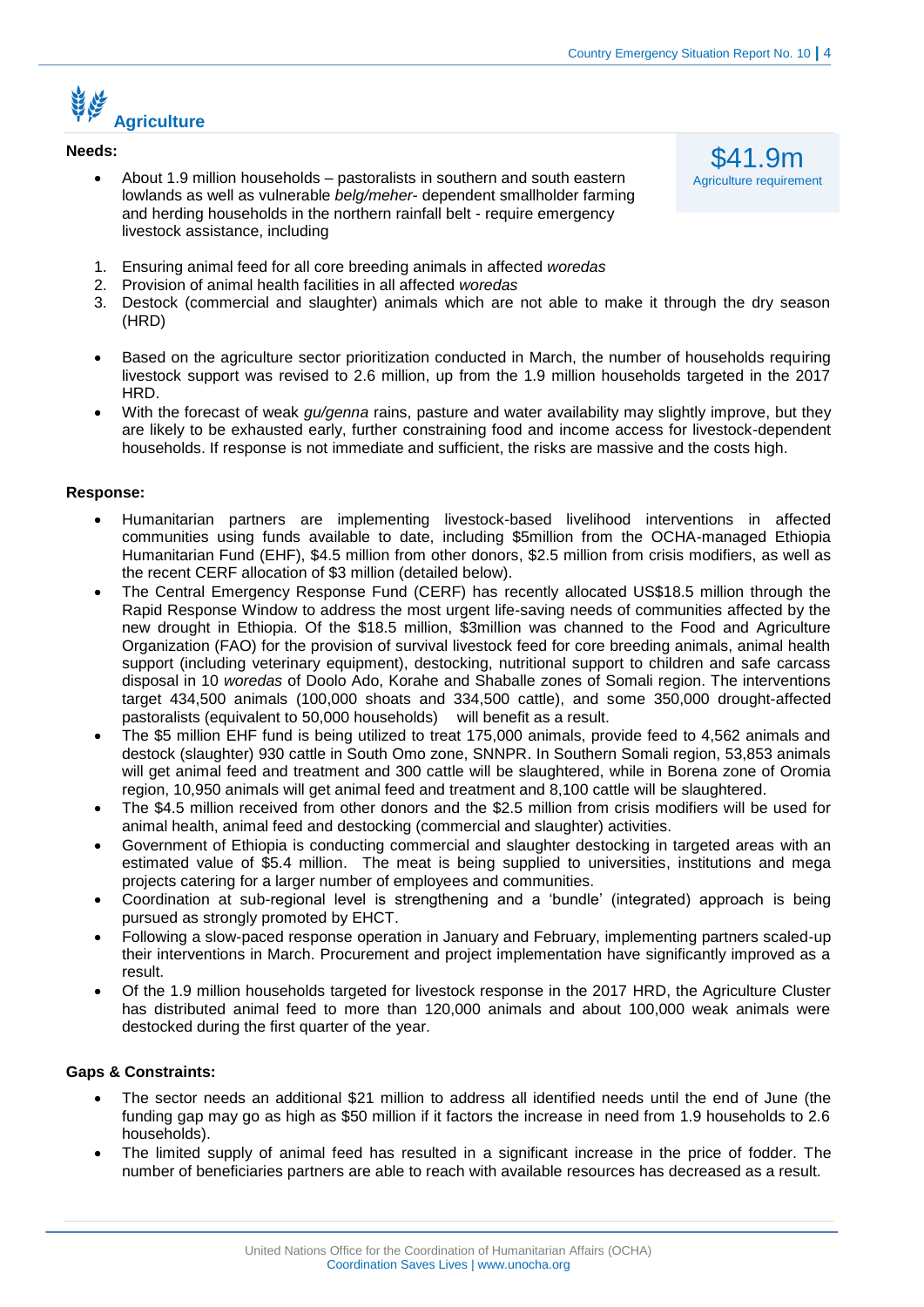### **Education**

#### **Needs:**

- About 2 million school age boys and girls (4 to 18 years) in drought-affected priority 1 *woredas* need emergency school feeding, school WaSH and learning supplies support (HRD).
- 204 temporary learning centers are required to enable 163,000 internally displaced (IDP) school age children pursue their education.
- Recent assessment in Borena and West Guji zones of Oromia region and South Omo zone of SNNPR revealed that 10, 405 (6 per cent) children dropped out of school in South Omo, 5,989 children in West Guji zone and 4,120 children in Borena zone. The main reason for dropout is shortage of water.
- The erratic *belg* rain may exacerbate the humanitarian situation resulting in additional school dropouts.

#### **Response:**

- 1.1 million school children (57 per cent of target) benefitted from school feeding programs. While the Government is covering 90 per cent of beneficiaries, WFP and Save the Children International are covering the remaining 10 per cent.
- Oxfam and Save the Children International are providing school WaSH for 6,000 school children (0.5 per cent of target)
- UNICEF finalized the construction of 26 temporary learning centers in Somali region, while the construcation of additional 7 centers is in progress. Some 8,000 IDP school age children (11per cent of the target) are benefiting from these temporary learning centers.
- Partners are developing project proposals for the education of IDP school age children on the basis of the recently allocated EHF fund amounting to \$2 million.

#### **Gaps & Constraints:**

- There is a gap in school feeding for some 0.9 million school children (47 per cent of target), 1.99 million (99.5 per cent of target) for water, and 65,683 (89 per cent of target) for temporary learning centers.
- The major constrain that is hindering EiE responses is lack of funding.

### **Emergency Shelter and NFI**

#### **Needs:**

- 600,000 displaced people need ES/NFI support, including displaced caseload from 2016 and estimated displacements in 2017 (HRD).
- Since the beginning of the year, the cluster has received requests for assistance to more than 53,000 households in Afar, Gambela, Oromia and Somali regions. While 35 per cent of the displacements were reportedly due to conflict, 61 per cent were due to drought.
- The Somali Disaster Prevention and Preparedness Bureau (DPPB) reported more than 24,000 households displaced in eight zones, requiring urgent assistance.
- There have been reports of further clashes along the Somali-Oromia border around Guji zone (3,500 households affected) and East Hararge zone (over 14,000 households affected).
- IOM recorded nearly 34,000 newly displaced individuals in March in Afar, Gambella, Oromia and Somali regions. The displacements were due to conflict, drought and seasonal flooding.

#### **Response:**

- Data collection for IOM's Displacement Tracking Matrix (DTM) round 4 is in progress.
- Since the beginning of the year, the cluster supported 29,914 households (est. 164,527 people) with emergency shelter, 29, 039 households with kitchen sets, 29,942 with beddings and 30,845 with buckets and/or jerry cans.
- In addition, 2,800 emergency shelter kits are currently planned for distribution.
- Cash and voucher pilot for NFIs are on-going targeting 332 households in Lare zone (Gambela region) and 515 households in Siti zone (Somali region).
- The cluster currently has 6,130 kits in stock and an additional 10,000 kits in the pipeline.

\$17.2m ES/NFI requirement

\$45.5m Education requirement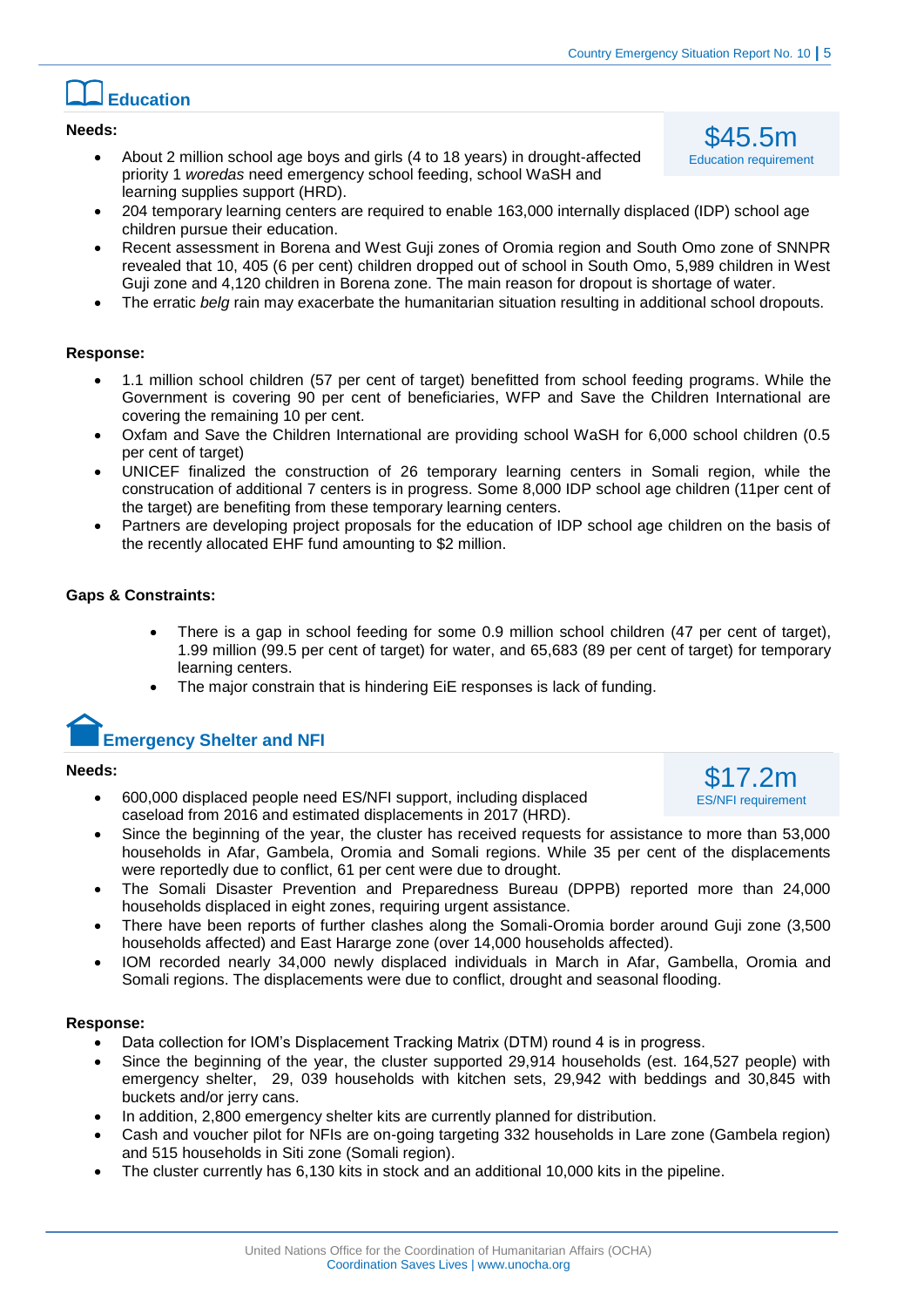#### **Gaps & Constraints:**

- Requests for assistance the Cluster received in January and February 2017 alone accounts for more than 2/3 of its projection of emergency assistance need in the 2017 HRD.
- Given procurement lead time, custom processing and the high volume of requests for assistance being received, the current ES/NFI stock will soon be depleted. The Cluster will likely face a pipeline break by April/May.
- Displacement Tracking Matrix (DTM) is funded until June 2017.
- The reported clashes along the Somali-Oromia border are posing access constraints.



#### **Needs:**

 4.37 million people will need health interventions to address anticipated health conditions and disease outbreaks, including 300,000 women and

\$42.8m Health requirement

- adolescent girls targeted for emergency reproductive health services and 370,000 IDPs (HRD)
- AWD: The outbreak is ongoing in Afar, Oromia, Somali, SNNP and Tigray regions. So far in 2017, 3,043 cases were reported from Afar (291), Oromia (594), SNNP (145) and Somali (1,985), and Tigray (28) regions. Eight (8) deaths were reported from Afar and Oromia regions. Without access to safe water and sanitation, especially among the 480,000 IDPs in Somali region, there is a high risk for a rapid spread of the outbreak (already in 40 out of 99 *woredas* in Somali region alone).
- Meningococcal meningitis: 5 cases were reported in Amhara and 29 cases in Oromia regions.
- Scabies: Scabies outbreaks continue to be reported in Amhara, SNNP and Oromia regions. There are 464,532 reported scabies cases in the country since 2016.
- Malnutrition: In week 4 of 2017, 1,305 new SAM cases were reported from Oromia region, the majority from East Hararge, West Hararge and West Arsi zones. Of these cases, 1,170 were OTP and 135 were admitted in stabilization centers in the region.
- Rota Virus: Since December 2016, 1,550 suspected cases of rotavirus were reported in Danno and Nonno *woredas* in West Shoa zone of Oromia region, 57 per cent male and 56 per cent of the cases were children aged between 1 and 5 years of age.

#### **Response:**

- **AWD response in the first quarter of 2017**: The Cluster is supporting the AWD outbreak response in Afar, Amhara, Oromia, SNNP and Somali regions. At least 413,000 people were reached by mobile teams, health facility-based service delivery support, laboratory supplies, Rapid Diagnostic Tests and CTC supplies.
- **Emergency medical teams:** Using the recently allocated CERF money (\$2.5 million), UNICEF will support 18 Mobile Health and Nutrition Teams (MHNTs) that will provide integrated management of neonatal and childhood illnesses, nutritional services, provision of water treatment chemicals, disease outbreak control and capacity building. At least 244,000 pastoralists in Somali region will benefit from the intervention.
- **Enhancing coordination**: The cluster is supporting the Government Command Post structure in Somali region to coordinate the AWD outbreak response, including monitoring and strengthening of adherence to infection prevention and control and case management practices, strengthening active surveillance, epidemiological analysis and laboratory support. At Addis Ababa level, the Health and WaSH clusters are holding regular bi-weekly AWD Response meeting in the WHO office.
- **Enhancing case management**: the Cluster provided capacity building on guidance and oversight of CTC establishments, on case management and IPC in Afar, Oromia and Somali regions.
- **Surveillance and laboratory**: ongoing surveillance to monitor meningococcal meningitis situation in affected regions, on-the job training of health workers on case detection, reporting and management; support provided to improve nutrition surveillance and build capacity for management of SAM in Afar, Amhara, Oromia, SNNP and Somali regions. Continued support for daily health facility reporting and community-based surveillance across the regions; support for outbreak investigation in areas reporting new cases at regional level; support for data analysis for public health action at national level; dedicated team of surveillance officers providing technical support in Bale and Gololcha zones, Oromia region.
- **Health and risk promotion**: the Cluster supported the establishment of AWD taskforces at *woreda*  level to strengthen social mobilization and risk communication in Afar and Somali regions.
- **Capacity building**: 90 health workers from *woredas* with active transmission of AWD in Afar were trained on AWD case management; refresher training conducted to health workers in Somali region in *woredas* with active AWD transmission. At least 1,000 Government health professionals drawn from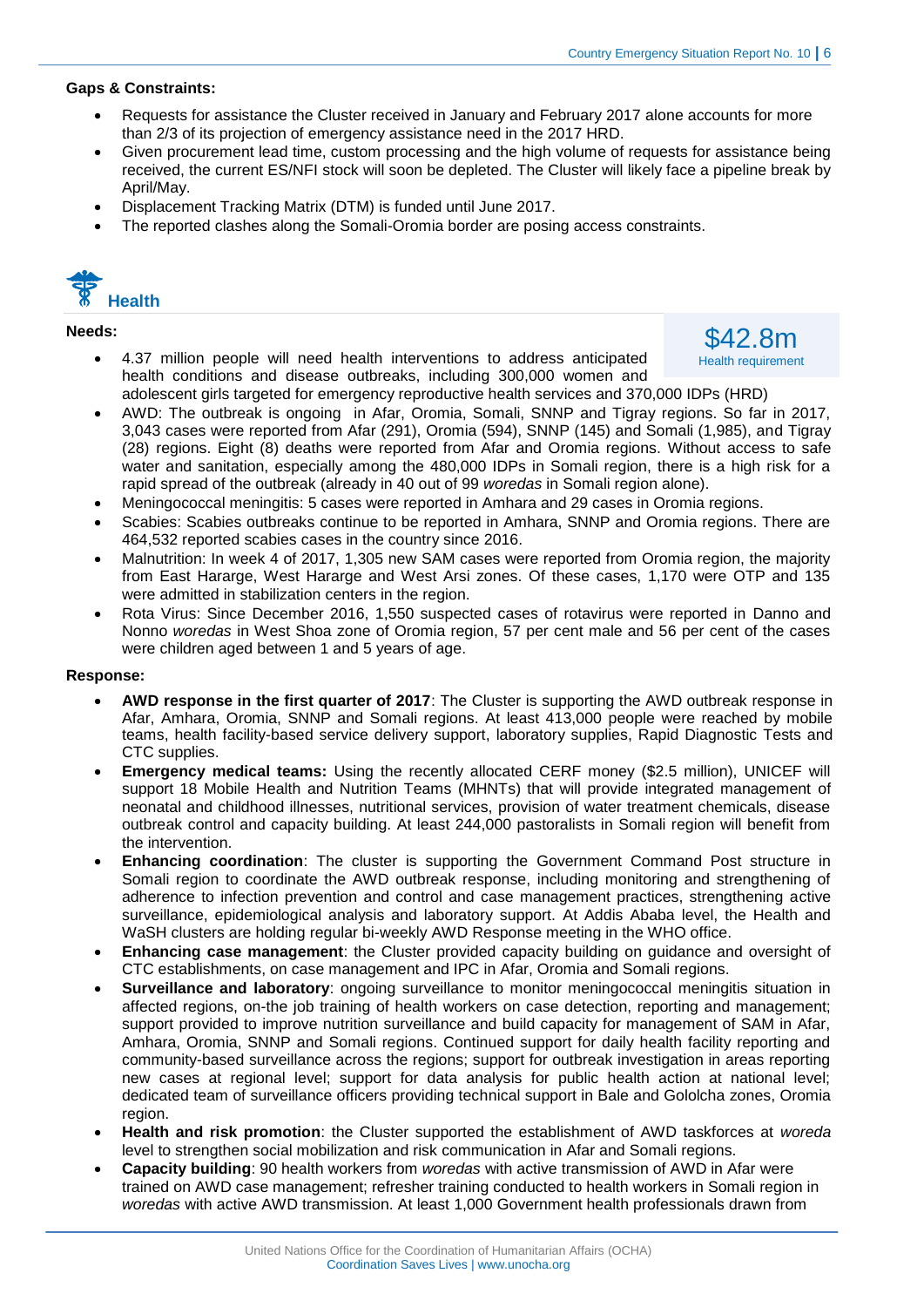the Federal Ministry of Health, Amhara, Harari and Tigray regions and Dire Dawa City Administration were deployed to Somali region.

 **Inter-sector coordination**: Continue nurturing the strong Health and WaSH sector collaboration while responding to AWD and skin infection outbreaks,

#### **Gaps & Constraints:**

 UN and NGO partners are seeking additional funds to start and/or scale up health activities in Somali region.

### **Logistics Cluster**

**The Logistics Cluster was deactivated on 31 March 2017. From now onwards, WFP will ensure logistics coordination and Information management sharing and provision of common services on behalf of the humanitarian community.**

#### **Needs:**

 The Logistics Cluster Special Operation was activated in March 2016 at the request of the GoE, under the leadership of WFP, in order to provide technical and operations support to the National Disaster Risk Management Commission (NDRMC) that was tasked with spearheading the response to the 2015-2016 El-Niño drought.

#### **Response:**

 Following an analysis of the logistics gaps in April 2016, a number of mitigating activities were implemented to enhance the supply chain and the Government response to the emergency. These included the augmentation of temporary storage at hub and field levels (mobile storage units (MSUs), long-term storage solutions and warehouse rental); support to NDRMC to augment staff capacity; and enhanced logistics pipeline planning and reporting at the upstream and downstream levels.

#### **Achievements:**

- **Advisors deployment**: The Logistics Cluster deployed nine supply chain advisors seconded to key government entities: EMAA, NDRMC and Ethiopia Railway Corporation (ERC).
- **Port Congestion**: In order to reduce the congestion at the Port of Djibouti, the Logistics Cluster worked in close collaboration with EMAA and succeeded in improving cargo planning and reducing anchorage times due to enhanced vessel arrival planning.
- Humanitarian Cargo: the Cluster is coordinating with the Ethiopia Railway Corporation (ERC) regarding the launch of the first humanitarian cargo transportation via the Djibouti-Ethiopia line in April 2017.
- **Speed of food dispatch**: The speed of food dispatch from Adama NDRMC hub improved as a result of staffing augmentation, warehousing equipment and supply chain management support. There was a 50 per cent improvement of the trucks turn round time (from the truck arrival to the warehouse, to the truck departure) was recorded: (from 5 days in June to less than 48 hours, to date).The maximum loading capacity per day also improved (from 1,300 mt in June, to 2,500 mt to date).
- **Commodity handling and stacking procedures**: Major improvements were made with commodity handling and stacking procedures in the two main NDRMC logistics hubs Dire Dawa and Adama, rebagging of 17,500 bags of food, as well as shifting NFIs to dedicated storage space. As a result of these activities, the space utilization of the existing warehouses in both hubs improved by 50 per cent.
- **Storage:** Over 73,000MT of additional storage capacity were made available to the Government of Ethiopia and the Joint Emergency Program (JEOP) through Mobile Storage solutions, local constructions and rehabilitations.
- **Supply chain:** To support the NDRMC operations, the Cluster improved the supply chain management, rehabilitating the Logistics hubs in Adama, Dire Dawa and Kombolcha and refurbished NDRMC offices (3,590 m2) in these hubs, and providing more than 14,000 items of essential equipment.
- **Staffing support**: As of March 2017, 982 staff were recruited by NDRMC, the Somali region Disaster Preparedness and Prevention Bureau (DPPB) and the third party recruitment agency, in line with the Clusters' support to the Government of Ethiopia to augment staffing capacity. To build local staff capacity using knowledge sharing and skill transfer, 643 staff from NDRMC, EMAA and Ethiopia Road Transport Authority (RTA) and CRS/JEOP, were trained in 21 locations.
- **Information management**: The Logistics Cluster also produced and shared 120 information products, including shipping snapshot, situation updates, access constraints map, infographics with the humanitarian community. The dedicated Logistics Cluster Ethiopia Operation webpage is available and includes operational updates, contact details, maps and infographics: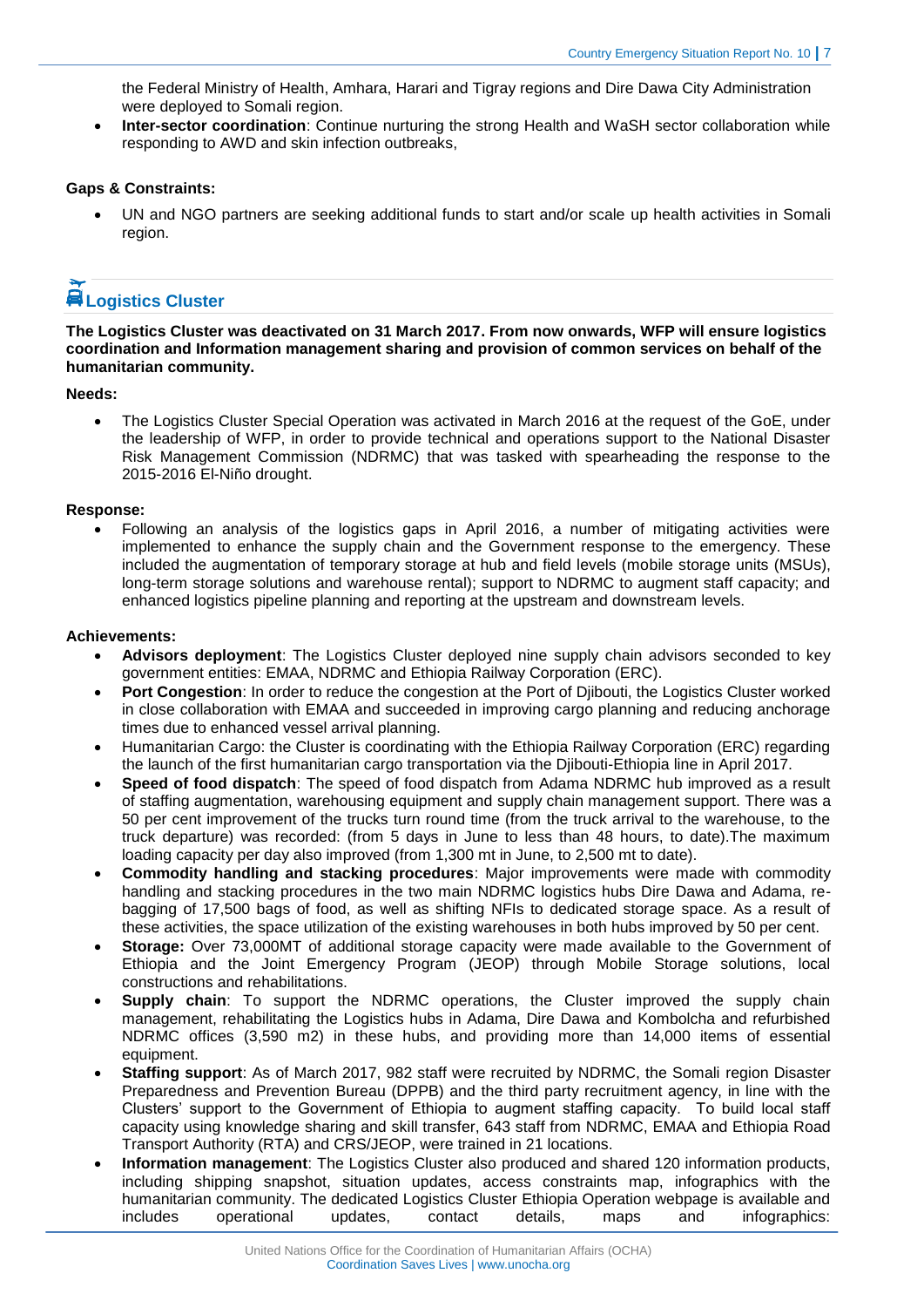\$105.6m Nutrition requirement

http://www.logcluster.org/ops/eth16a. Reporting increased from 34% delivery and 9% distribution reported in round 4, to 60% delivery and 39 % distribution reported in round 8, in 2016.



#### **Needs:**

- Some 2.7 million moderately malnourished (MAM) people, including 1.37 million children and 1.37 million pregnant and lactating mothers will require supplementary feeding. An estimated 303,000 children under five years will become severely acutely malnourished (SAM) this year (HRD)
- The December hotspot classification identified 192 priority one (P1); 174 priority two and 88 priority three *woredas* across the country. The most affected regions are Somali (67 P1 *woredas*); Oromia (51 P1 *woredas*); Afar (23 P1 *woredas*); and SNNP (27 P1 *woredas*).
- SAM cases are reportedly rising in Afar, Somali, southern belt of Oromia (Bale, Borena, Guji and West Guji), and SNNP (Segen, South Omo, and also in non-IOD driven drought-affected areas of Gedeo, Sidama and Silte zones)

#### **Response:**

- With the blessing of NDRMC and Somali Regional Government (DPP/RHB), WFP is pushing forward with mix modalities to maximize coverage of MAM treatment and, where not feasible to have TSFP, to provide CSB+ to 35 per cent of relief population across all 99 woredas for a limited period. The ideal scenario is to have NGO TSFP across all *woredas*, while WFP supports MOU/FLAs to make this happen.
- OFDA has secured support for NGO partners, including Mercy Corps and ACF in 10 *woredas* of Somali region and Concern Worlwide in eight *woredas* of Amhara and Tigray regions. An additional SAM support for SCI is being discussed.
- The call for proposals by OCHA-EHF has spurred a surge in commitment by partners to scale-up and intervene, especially in Somali region.
- Using the recently allocated CERF money (\$5 million), WFP will provide 3,278MT of CSB++ (Super Cereal Plus) for three months, benefiting 142,038 people.
- WFP is stepping-up fund raising efforts and advocacy to cover increasing needs for MAM treatment in Somali region, and additional needs in *belg* high-risk *woredas* beyond the HRD projections.
- Between January and March 2017, at least 681,327 individuals with MAM were treated, including 324,809 children and 356,428 PLW with support from WFP; and 10,633 children and 13,944 PLW (24,607 individuals) by NGOs supported by USAID using Food For Peace commodities.
- The Somali Regional Government has developed a comprehensive multi-sector emergency response plan targeting *woredas* with high numbers of displacement (IDPs), including doolo, Korahe, and Jarar zones. Afder, Nogob/Erer, Liben and Shabele are also being closely monitored. The response plan includes plans to increase mobile and temporary health and nutrition services especially to imporve IDP and remote communities' access to services. At present, there is significant interventionn gap in at least 11 priority 1 *woreda* and 13 priority 2 *woredas* in Somali region alone.
- The cluster is discussing ways to address the lag time to get NGOs on the ground in the new droughtaffected areas- especially in Somali region where NGO presence is scant. In the interim, the need for UNICEF to step-up CMAM monitors and repurpose staff to critical zones in being considered.
- The cluster is working on ways to boost coordination efforts at sub regional level. The recruitement of six zonal coordinators (4 in Somali and 2 in Oromia and SNNPR) is going on by the respective regional DPPFS offices.

#### **Gaps & Constraints:**

 The TSF programme for priority 1 *woredas* is fully funded until June 2017, but will face a \$16 million shortfall in the last six months of 2017.The TSF programme for priority 1 *woredas* is not funded and the need for 2017 is \$24 million.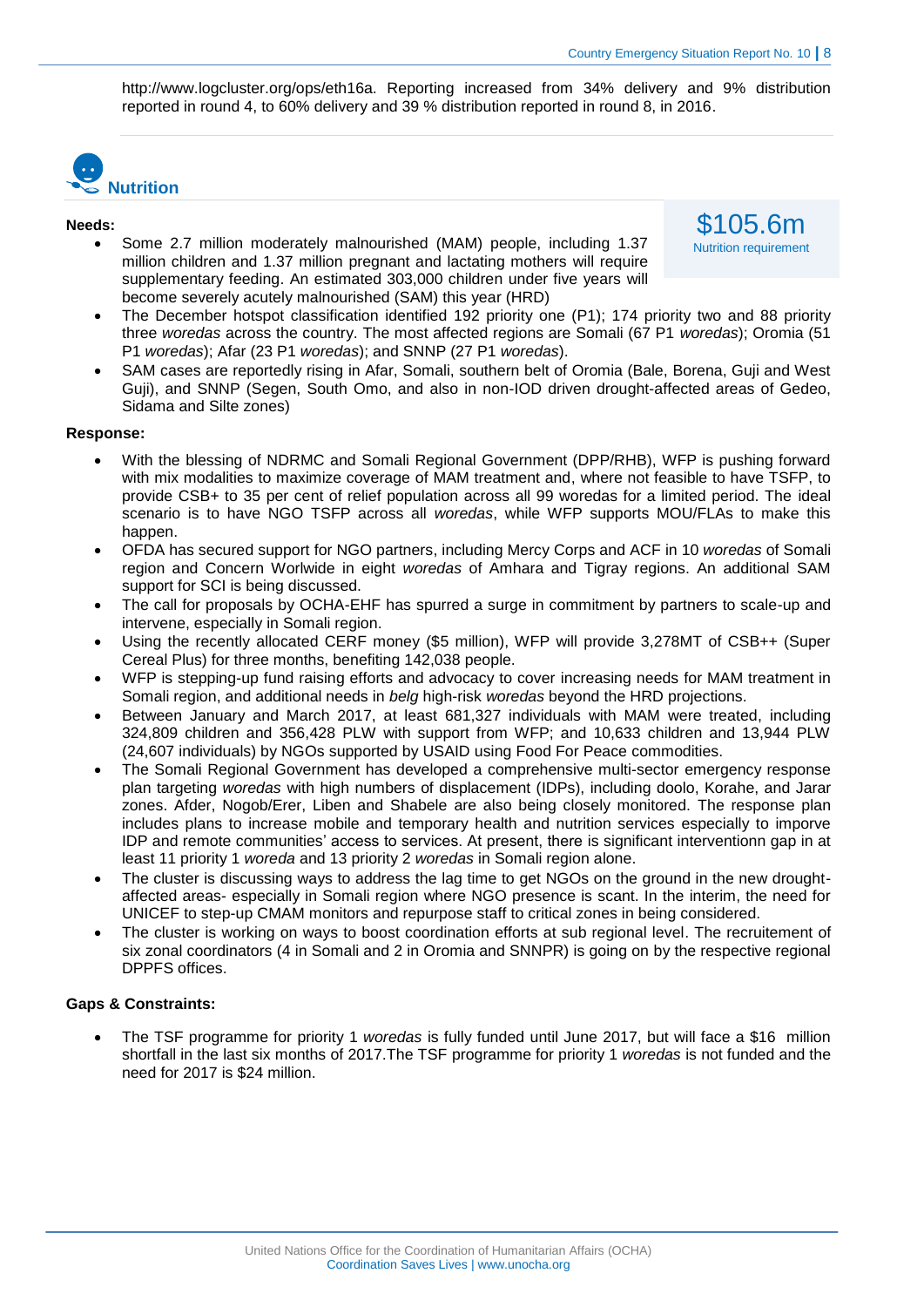\$11.1m Protection requirement



#### **Needs:**

- The Cluster will support 590,000 people to prevent, mitigate and respond to protection risks of vulnerable groups, including through service provision and system strengthening (HRD).
- Based on findings of the November-December *meher* assessment, the Cluster has identified 68 priority *woredas*, the majority in Somali (45) and Oromia (14) regions. Criteria for selection included a) presence of drought conditions, b) high level of internal displacement and c) high prevalence of protection concerns.
- Protection mainstreaming: As part of its protection mainstraiming efforts, the Cluster has developed a draft Cheat Sheet to be used with the Nutrition Cluster. Once approved following discussions with the Nutrition Cluster, the Cheat Sheet will be used as a quick reference tool to enable the Nutrition Cluster mainstream protection issues within its activities. This will be replicated with other clusters.

#### **Response:**

- Using the small amount of fund carried over from 2016, child protection services and follow-up are ongoing in some 2016 HRD priority *woredas*. Of the 590,000 people targeted for various protection interventions in the 2017 HRD, the sector assisted 9,860 individuals, especially in drought - affected priority one *woredas*.
- 5,368 children (46 per cent girls) accessed Child Friendly Spaces; 452 children (48 per cent girls) accessed case management services; and 388 separated children (50 per cent girls) were identified, of which 77 children (48 per cent girls) were supported to return to their families.
- 5,017 children in emergency-affected areas in Oromia, SNNP and Somali regions received psychosocial support via child friendly spaces.
- With UNICEF support, two Child Friendly Spaces, manned with six (two female) para-social workers, were established in Garlegube (Warder *woreda*) and Yu'ub (lehel-Yu'ub *woreda*) sites in Somali region
- The Cluster pre-selected six (6) partners to implement protection activities in Oromia and Somali regions with EHF funding.
- A rapid "post cash transfer" assessment was conducted in Qolaji and Gursum IDP sites. The Cluster distributed 600 dignity kits in Qolaji. Separately, 1,500 dignity kits were also distributed in Amhara Regions– Gaz Gibla and Sekota, SNNP region-Shashogo and Soro and Tigray region – Kola Temben and Ahferon
- The Cluster provided Gender and Protection mainstreaming training to 20 service providers in order to strengthen their protection and gender mainstreaming capacities.
- The Cluster conducted a support mission to Somali region (Doolo and Jarar zones) to strengthen the humanitarian response in collaboration with the regional government and humanitarian partners on the ground particularly on access to services. The report of the mission has been finalized and widely circulated. The protection related findings were presented at the 15 March ICCG with recommendations on how to tackle the protection issues identified.
- The Protection Strategy is finalized. Broad consultations on the operationalization of the strategy is required with partners.
- The Cluster ensured that other clusters have assigned protection focal persons within their respective clusters.
- 936 vulnerable groups (895 women and girls and 41 men) in Somali, Afar, Tigray, Amhara, Oromia and SNNP regions received psychosocial support services through Women friendly spaces.
- Capacity building training on Gender Based Violence Information Management System (GBVIMS) provided for 41 people, of which. 28 were GBVIMS focal persons from 17 *woreda* women and children Affairs Offices in Somali, Tigray, Amhara, Afar, Oromia and SNNP regions.
- The Procap (Senior Protection Officer) conducted 7 days mission to Somali (15 to 22 March 2017). The mission objective was to assess the IDP situation as well as to support the Durable Solution Working Group.

#### **Gaps & Constraints:**

- The major funding received by the Protection Cluster (Japan and EHF's donation) was received in March, and hence, activities will commence in the second quarter of 2017.
- A mapping in Somali region revealed the availability of only 10 BoLSA Social Workers in *woreda* towns (with no outreach to IDP sites). The contract of more than 150 BoWCA and BoLSA social and para social workers deployed to emergency-affected *kebeles* in 2016 (supported by UNICEF) ended as of the end of March due to fund expiration.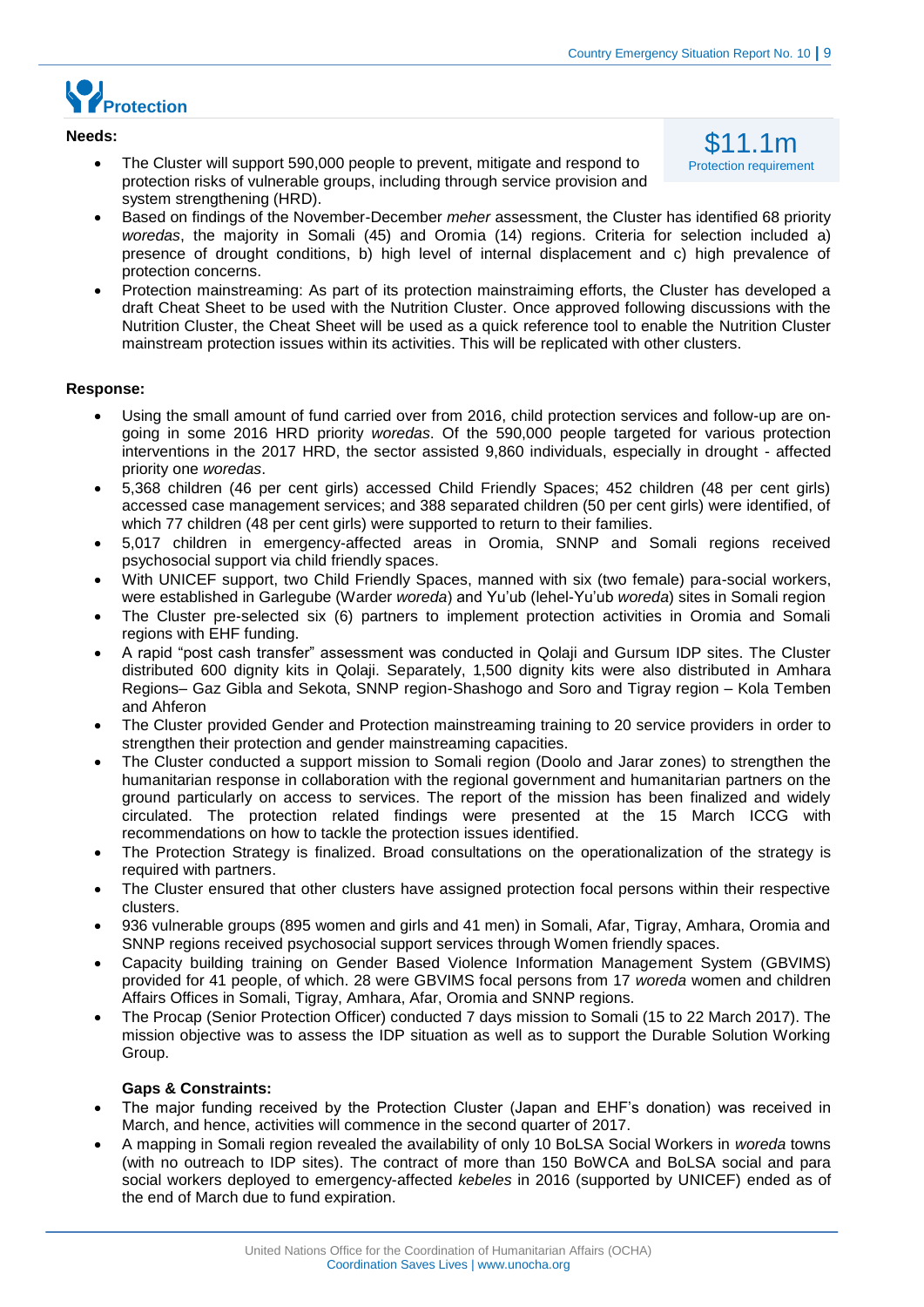## **Water, Sanitation and Hygiene**

#### **Needs:**

 Some 9.2 million people will require WaSH support, including 2.6 million people to access safe drinking water, through



- 1. Operations and maintenance of functional water points, rehabilitation of existing water points, water provision in schools and health facilities, and water quality
- 2. Promoting latrine construction in close coordination with health administration at zonal level, new construction at institutional level (schools and health facilities)
- 3. Household WaSH safety Provision of water treatment chemicals, WaSH NFIs, hygiene promotions (HRD)
- Water scarcity, for human and livestock consumption, in the new drought belt is seriously impacting lives and livelihood. An estimated 4 million people need urgent support to access safe drinking water.
- Supplies of household water treatment chemicals and WaSH NFIs are generally a concern, and there is an urgent need to stock up supplies until June 2017.
- In all regions, rehabilitation of permanent water supply systems is given precedence, for sustainable and cheaper solution

#### **Response:**

- The Government, with support from UNICEF and NGOs, is trucking water to affected communities to address the immediate water need for humans, while permanent water systems are being put in place as a longer term solution for recurrent drought.
- At present, 420 trucks (of 779 trucks requested across 209 *woredas* up from the 522 trucks requested at the launch of the HRD) are deployed, leaving a gap of 351 trucks. The current cost per week, if all needs were to be met, is \$2.7 million. However, if the upcoming rains fail as forecast, an additional \$24.7 million will be required to support increased water trucking needs until June 2017.
- UNICEF supports the Somali Regional Water Bureau with four mobile maintenance teams to rehabilitate non-functional wells for four months, benefiting 785,000 people.
- As demand for water treatment chemicals increased due to the drought and AWD especially in Somali region, UNICEF has provided more than 11 million sachet of Water Maker and Aquatab to Somali since January 2017.

#### **Gaps & Constraints:**

 Considerable financial gap for water trucking operation, and shortage of supplies, including water tankers and water treatment chemicals to meet requirements in Oromia, Somali and SNNP regions.

## General Coordination

The overall humanitarian coordination in Ethiopia is led by the Government's National Disaster Risk Management Commission (NDRMC). The NDRMC leads federal and regional level Disaster Risk Management Technical Working Groups (DRMTWGs) and hosts a series of specialized task forces that work jointly with the cluster lead agencies. The DRMTWG is the umbrella forum that brings all actors together at the technical level, including government and donor representatives. With the development of the crisis, the Government and humanitarian partners are working to strengthen regional DRMTWGs. At a higher level, NDRMC Commissioner and the Humanitarian Coordinator co-chair a monthly Strategic Multi-Agency Coordination (S-MAC) forum to deliberate on humanitarian response operations and address challenges.

#### **2017 drought response coordination:**

An Incident Command Post (ICP) was established by the Government to strengthen humanitarian assistance in drought-hit pastoralist areas, including addressing gaps and occasional delays in aid delivery. The Ethiopia Humanitarian Country Team (EHCT) agreed that through the ICP, detailed zonal operation planning should inform the work of humanitarian partners in close collaboration with the regional Government. Meanwhile, humanitarian partners are strengthening a multi-sector integrated response plan, which aims to strengthen zonal coordination and improve information management (drilling down to the lowest level of coverage), with a focus on multi-sector efficiency, accountability, and identification of a decision-making platform according to three basic principles: